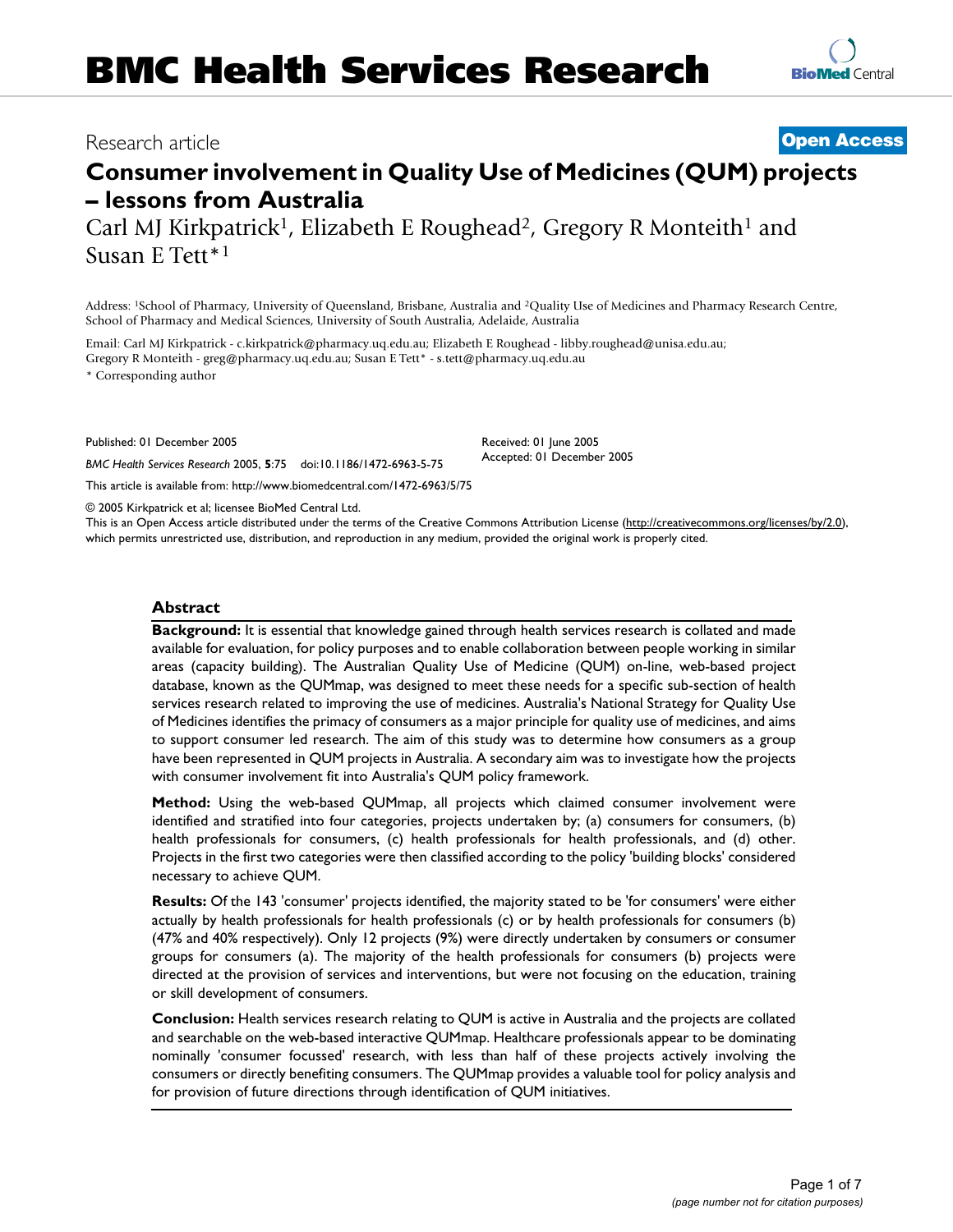# **Background**

Many of the findings of health services research are never published in peer-reviewed journals nor presented at a conference [1,2]. There may be many reasons for this, including that such projects are often small, the researchers often hold clinical or service positions and their research time is minimal or non-existent, or the results did not eventuate 'as intended' [1]. A lot of potential 'lessons learned' are lost to future researchers, there is a risk that an unsuccessful study may be replicated, the researchers themselves lose an opportunity to make contact with other researchers with similar interests or similar studies, and input into policy direction or development is lost [2]. Opportunities for capacity building by teams linking up together are also lost. As discussed below, the quality use of medicines (QUM) on-line project database, known as the QUMmap [3], seeks to address some of these issues and provide decision makers with an interactive, accessible web-based database to search for previous and ongoing QUM initiatives.

Initiatives to improve use of medicines are being implemented around the world in an effort to maximise health outcomes, reduce adverse events and keep health costs within affordable limits. While prescribing behaviour is one factor that can be targeted to improve use of medicines, it is widely acknowledged that consumer behaviour also influences medication use and that involvement of consumers in strategies to improve use of medicines is necessary in any country's attempts to promote rational drug use [4].

Australia has a comprehensive strategy for promoting rational drug use, known as the National Strategy for QUM [5]. A key principle of the strategy is the primacy of consumers in any initiative to promote quality use of medicines. Another key principle is that multidisciplinary, collaborative approaches are necessary to improve use of medicines and that these approaches should involve all stakeholder groups (ie. doctors, nurses, pharmacists, consumers etc) from the beginning of an initiative's development. This has demonstrated effectiveness particularly in the modification of drug use. [6,7] A WHO publication on developing and implementing national drug policies stated the importance of consumers in improving use of medicines [4].

To assist in evaluating the implementation of the National Strategy for Quality Use of Medicines, the QUM Mapping Project was commissioned by the Australian Department of Health and Ageing, in conjunction with the Pharmaceutical Health and Rational use of Medicines (PHARM) committee [2]. The aim was to set up a database of QUM projects and initiatives in Australia. The mapping



### Levels of the QUM pyramid – the faces of optimal quality use of medicines (consumers, go **Figure 1** the three dimensional pyramid representing vernment, health professionals, industry) all the partners required to achieve

Levels of the QUM pyramid – the faces of the three dimensional pyramid representing all the partners required to achieve optimal quality use of medicines (consumers, government, health professionals, industry). Adapted from the National Strategy for Quality Use of Medicines – Plain English Edition [8]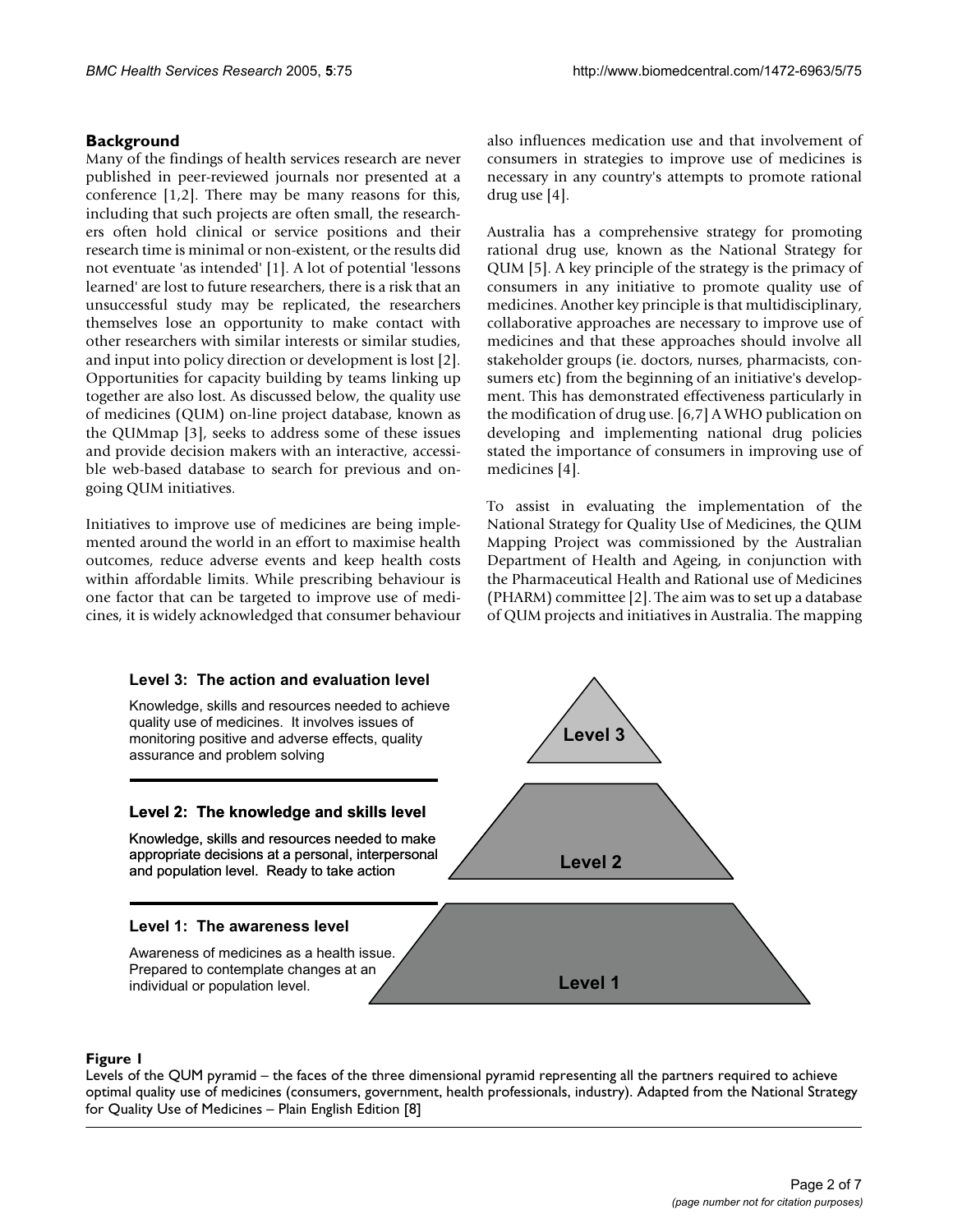project website has been on-line since February 1999, and has collected over 1000 reports of QUM projects in Australia.

The approach to improving medicine use in Australia is often referred to as a systems approach, indicating that behaviours to support quality use of medicines must be developed, while at the same time a supportive environment must be created. In developing appropriate behaviours, there is a need to implement initiatives that raise awareness of quality use of medicines as an issue, that develop appropriate skills and knowledge, and that reinforce and maintain appropriate behaviours [8]. This is conceptualised as Figure 1. The National Strategy identifies six 'building blocks' as essential components to achieve optimal quality of medicine use, raising levels of awareness and action across all sectors;

- Policy development and implementation;
- Facilitation and co-ordination of quality use of medicines initiatives;
- Provision of objective information and assurance of ethical promotion of medicines;
- Education and training;
- Provision of services and appropriate interventions; and
- Strategic research, evaluation and routine data collection.

This strategy also has international relevance, as the health care systems of many countries strive to improve the use of medications and to increase consumer involvement in this process [9-11].

The consumer movement in Australia was a driving force behind the establishment of the National Strategy for Quality Use of Medicines and Australia's National Medicines Policy. In 1988, the Consumers Health Forum of Australia circulated a discussion paper, entitled "Developing a rational medicinal drug policy for Australia – What does it mean?" [12]. This document was published in its newsletter and distributed to Commonwealth, State and Territory governments, and to the organisations which represented pharmacists, medical practitioners, the pharmaceutical industry, clinical pharmacologists, alcohol and drug societies and patient support groups. In 1989, the Consumers Health Forum of Australia moved the process forward again when they produced a report entitled "Towards a National Medicinal Drug Policy" [13]. This identified a number of components considered, from a consumer perspective, to be essential within a national

**Table 1: Categories of projects on the QUMmap identifying consumers as their target, or having consumer as a searchable term**

| Category                                          | Number Percent |    |
|---------------------------------------------------|----------------|----|
| Health professionals for consumers (b)            | 69             |    |
| Health professionals for health professionals (c) | 57             | 40 |
| Consumers for consumers (a)                       | 12             |    |
| Other (d)                                         |                |    |

medicines policy. The lack of any overall policy on quality medication use was noted. In addition, maintaining services developed by and for consumers was seen as an important component of any national strategy. The implementation of Australia's National Strategy for Quality Use of Medicines, which began in 1992, was supported with approximately \$2 million annually in research funding. This research funding was available to all groups and aimed to ensure multidisciplinary research, which included consumer involvement from project conceptualisation. There were also efforts to support consumer led research so that services and resources appropriate to consumer needs for improving use of medicines were developed. More recently, Australia's National Health and Medical Research Council have published a statement on consumer and community participation in health and medical research [14]. Consumer involvement in research has also been investigated using surveys and questionnaires to determine the nature and extent of their involvement in funding bodies and in randomised clinical trials [15,16].

### *Objectives*

The main aim of this study was to evaluate how consumers, as a group, have been represented in the QUM projects in Australia. A secondary aim was to investigate how these projects relate to the QUM policy framework, in particular, to the six key QUM building blocks defined by Australia's National Strategy for QUM.

### **Methods**

Using the standard SQL search engine available on the QUMmap [3], all projects were identified which either claimed that "consumers" were the target group (this is a tick box available as one choice when projects are entered on the database) or included a text word "consumer". The term "consumer" is widely used in reference to healthcare in Australia and has a broad definition to include any user or potential user of health care [17]. The QUMmap has this group noted as a specific tick box target group. The search was undertaken to be as inclusive as possible of all research involving consumers in any way, for consultation, for collaboration or as initiators of the research. The database search was undertaken for the period February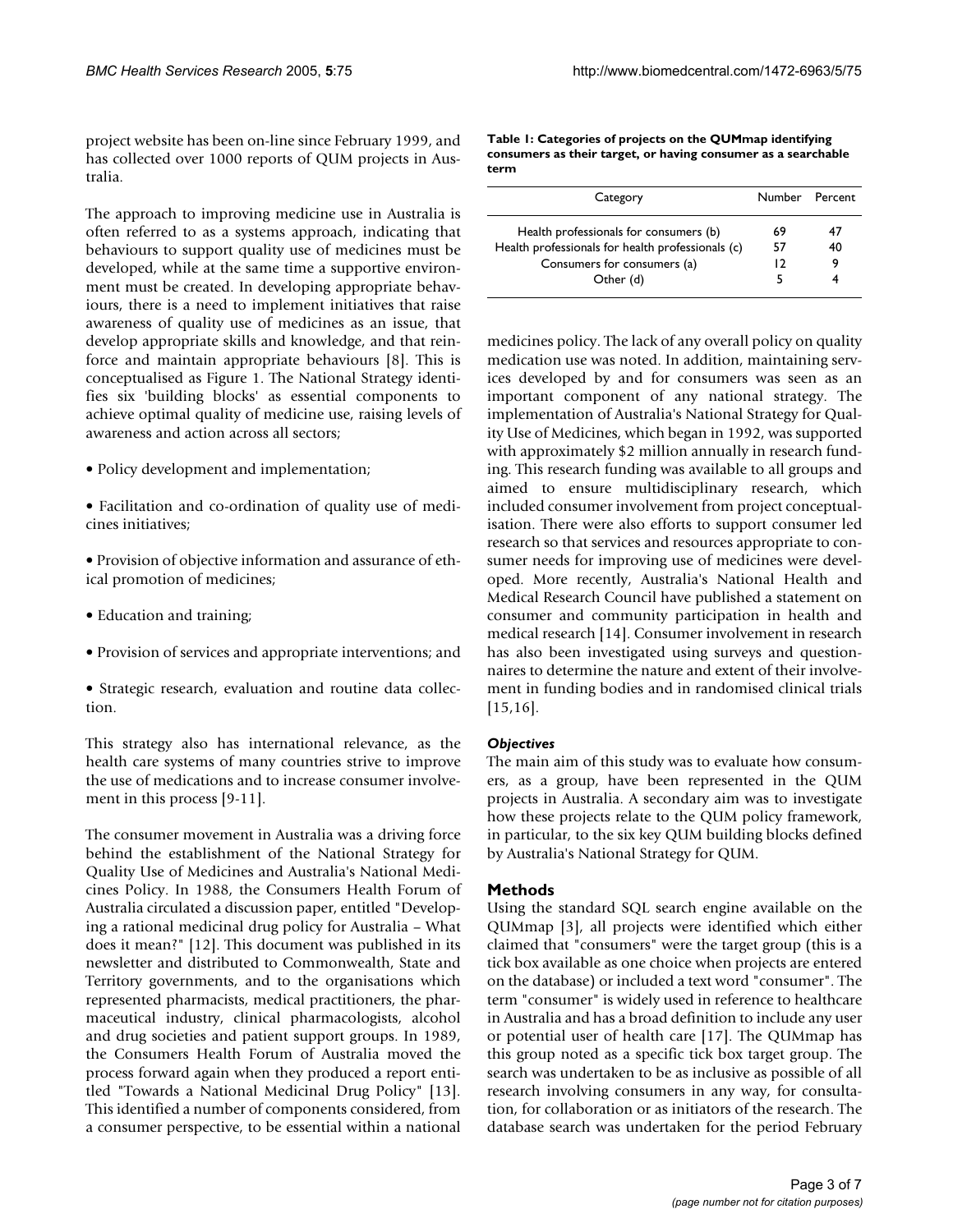1999 and December 2004 using the publicly accessible searching facilities provided on the website [3].

All identified projects were evaluated and sorted into four groups by CK, in consultation with ER and ST, using definitions as follows:

(a) Consumers for consumers – any consumer or consumer group undertaking research/initiatives directly for consumers;

(b) Health professionals for consumers – health professionals (doctors, nurses, pharmacists etc) undertaking research/initiatives which directly involve consumers as part of the initiative (eg health professionals working with consumer groups to provide educational material);

(c) Health professionals for health professionals – a QUM research project/initiative undertaken by health professionals to improve health professional services which may indirectly provide assistance to the consumer.

(d) Other – does not fit into any of these categories, although consumers had been nominated as a target group or the term consumer was included in the project description.

Categories (c) and (d) were discarded from further analysis because they did not involve consumers directly in QUM activities or research. This left the consumer for consumer for consumer  $(n = 12)$  (category (a)) and health professional for consumer  $(n = 69)$  (category  $(b)$ ) projects  $(n = 81, total)$ . These remaining projects were then allocated by CK, in consultation with ER and ST, to one of the three levels of the QUM pyramid (Figure 1) [8] and analysed to see which level the projects were achieving in the QUM framework. They were also allocated to one of the six key building blocks of Australia's QUM strategy [8]. A Kruskal-Wallis test was used (difference considered significant if P < 0.05) to investigate differences between project costs in the categories, where these were recorded.

# **Results**

In the period from February 1999 to December 2004, 143 projects on the QUMmap [3] were identified by the search strategy. However, the majority of projects stated to be for consumers, were either undertaken by health professionals for health professionals (category (c)) or health professionals for consumers (category (b)). Only 12 projects could be identified as being directly undertaken by consumers or consumer groups specifically for consumers (category (a)) (Table 1).

The geographical distribution of projects sorted by categories (a), (b) and (c) is presented in Table 2. The majority of projects in the consumers for consumers (a) category were undertaken in the state of New South Wales (8/12), Australia's most populous state where many head offices of consumer organisations are found. Five projects were undertaken by the Australian Pensioners' & Superannuants' Federation, one by the Council of the Aging, and one by the Combined Pensioners and Superannuants Association.

The median cost of the 9 consumers for consumers (category (a)) projects for which funding data were available was AUD \$59,000 (range 26,000 – 240,000). This was similar to the median cost of \$57,000 for health professionals for consumers (category  $(b)$ ) projects (n = 45 with funding data available; range \$400 – \$668,000). The median cost for health professionals for health professionals (category  $(c)$ ) projects was AUD \$83,000 (n = 27 with funding data available, range \$5,000 – \$392,000). These were not statistically significantly different ( $P =$ 0.18).

The QUM pyramid levels for the health professionals for consumers (category (b)) and the consumers for consumers (category (a)) projects are presented in Table 3. Most

|            | Number (%)                  |                                           |                                                      |  |
|------------|-----------------------------|-------------------------------------------|------------------------------------------------------|--|
| State      | Consumers for consumers (a) | Health professionals for<br>consumers (b) | Health professionals for health<br>professionals (c) |  |
| <b>NSW</b> | 8(67)                       | 17(25)                                    | 18(32)                                               |  |
| SA         | $\vert$ (8)                 | 17(25)                                    | 15(26)                                               |  |
| <b>VIC</b> | 2(17)                       | 12(17)                                    | 7(12)                                                |  |
| <b>ACT</b> |                             | 5(7)                                      | 4(7)                                                 |  |
| QLD        | $\blacksquare$              | 8(12)                                     | 9(16)                                                |  |
| <b>WA</b>  | $\blacksquare$              | 7(10)                                     | 3(5)                                                 |  |
| <b>TAS</b> | $\overline{\phantom{0}}$    | 2(3)                                      | l (2)                                                |  |
| <b>NT</b>  | (8)                         | $\mathsf{I}(\mathsf{I})$                  |                                                      |  |

**Table 2: State distribution of selected categories of project on the QUM Map**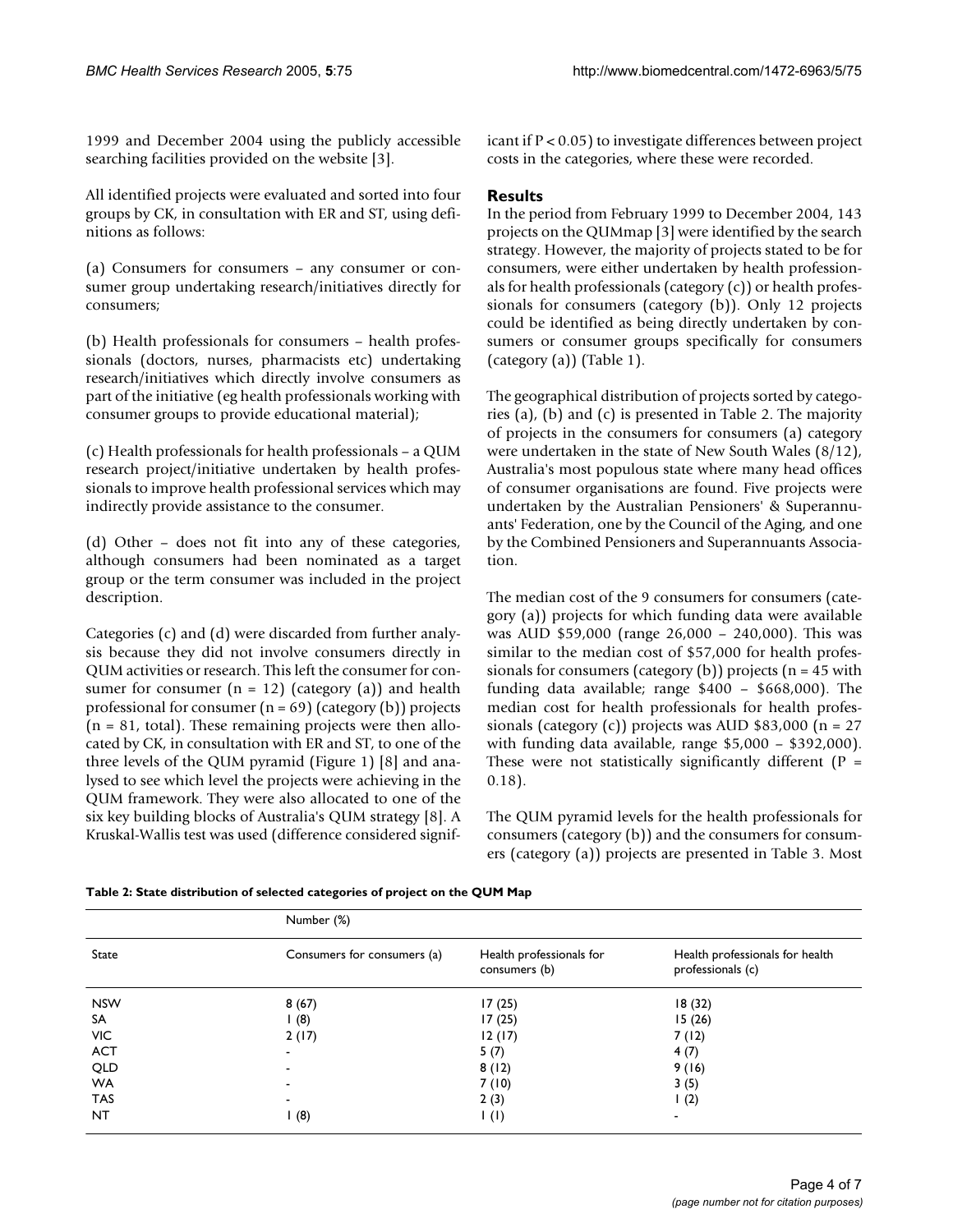|                                           | QUM Pyramid level |                                 |                               |  |
|-------------------------------------------|-------------------|---------------------------------|-------------------------------|--|
|                                           | Raising awareness | Knowledge and skill development | Reinforcement and maintenance |  |
| Consumers for consumers (a)               |                   |                                 |                               |  |
| Health professionals for<br>consumers (b) | 24                | 20                              | 25                            |  |

**Table 3: QUM pyramid level as defined in Australia's National Strategy for Quality Use of Medicines (QUM) for selected projects on the QUMmap**

of the consumers for consumers (category (a)) projects were about informing or educating consumers about QUM, with a small number of projects introducing skill levels to make appropriate QUM decisions. In comparison, the health professionals for consumers (category (b)) projects covered all levels of the QUM pyramid. It is interesting to note that more of the health professionals for consumers (category (b)) projects were located in the upper part of the pyramid, with a greater focus on action and evaluation.

Analysis of the projects according to the QUM building block classification demonstrated that the majority of health professionals for consumers (category (b)) projects were about the provision of services and interventions. The health professionals for consumers (category (b)) projects did not focus on education and training or building skill development in consumers.

### **Discussion**

This paper audits the consumer role in QUM projects listed on the Australian QUM Map, asking the question, are consumers adequately involved in the QUM activities in Australia? One hundred and forty three projects that claimed to involve "consumers" were identified using the searches readily available on the QUM map website [3]. Only 81 (57%) of these projects involved consumers either via consumer groups, or with some interaction with healthcare professionals to provide direct benefit to the consumer. Furthermore, only 12 (9%) were projects undertaken by consumers for consumers. The majority of the consumers for consumers projects have been undertaken in New South Wales, with Victoria being the next most prominent state. New South Wales and Victoria are Australia's most populated states.

A number of health professional projects  $(n = 69)$  are involving consumers (health professionals for consumers (category (b)) projects), with good distribution among all states of Australia. All projects that receive funding by the major supporting bodies for QUM in Australia are currently included on the QUMmap (more details of the projects included and the policy potential for the map have been published previously [2]). The data currently on the QUMmap can be considered to be a sample of projects undertaken in the QUM area in Australia, with the current audit showing a "snap-shot" of the spread of activity.

It would appear that health professionals for health professionals projects are receiving greater median funding per project than those directly involving consumers (\$83,000 versus \$57,000 median funding for health professionals for consumers or versus \$59,000 median for consumers for consumers), although these differences were not statistically significant ( $P = 0.18$ , comparison of the three categories). Perhaps the level of expertise associated with grant applications by health professionals contrasted to those made by consumers or consumer groups. It could also be that project budgets are formulated differently, depending upon which partners are involved.

Evaluation using the levels of the QUM pyramid of the consumers for consumers (category (a)) and health professionals for consumers (category (b)) projects has shown some interesting trends. The consumers for consumers projects are mostly based at the bottom of the pyramid (information/awareness) with some in the middle sections endeavouring to increase awareness and prepare consumers to take action on QUM. In contrast, the health professionals for consumers projects are in the top two thirds of the pyramid – ready to take action and actively monitoring adverse and positive effects of QUM. In addition consumer projects, including those undertaken by health professionals are narrowly focused within the key building blocks, directed mainly to the provision of services and interventions. More activity across all the essential domains of Australia's QUM National Strategy is clearly required. Consumers (or consumer groups) need to be encouraged via financial, infrastructure or other means, to develop QUM projects that move into the upper echelon of the QUM pyramid and cover all key building blocks.

It is important that consumers are directly involved in all aspects of the QUM process in order to achieve successful behaviour change. It is well recognised that health professionals, by not directly involving consumers/consumer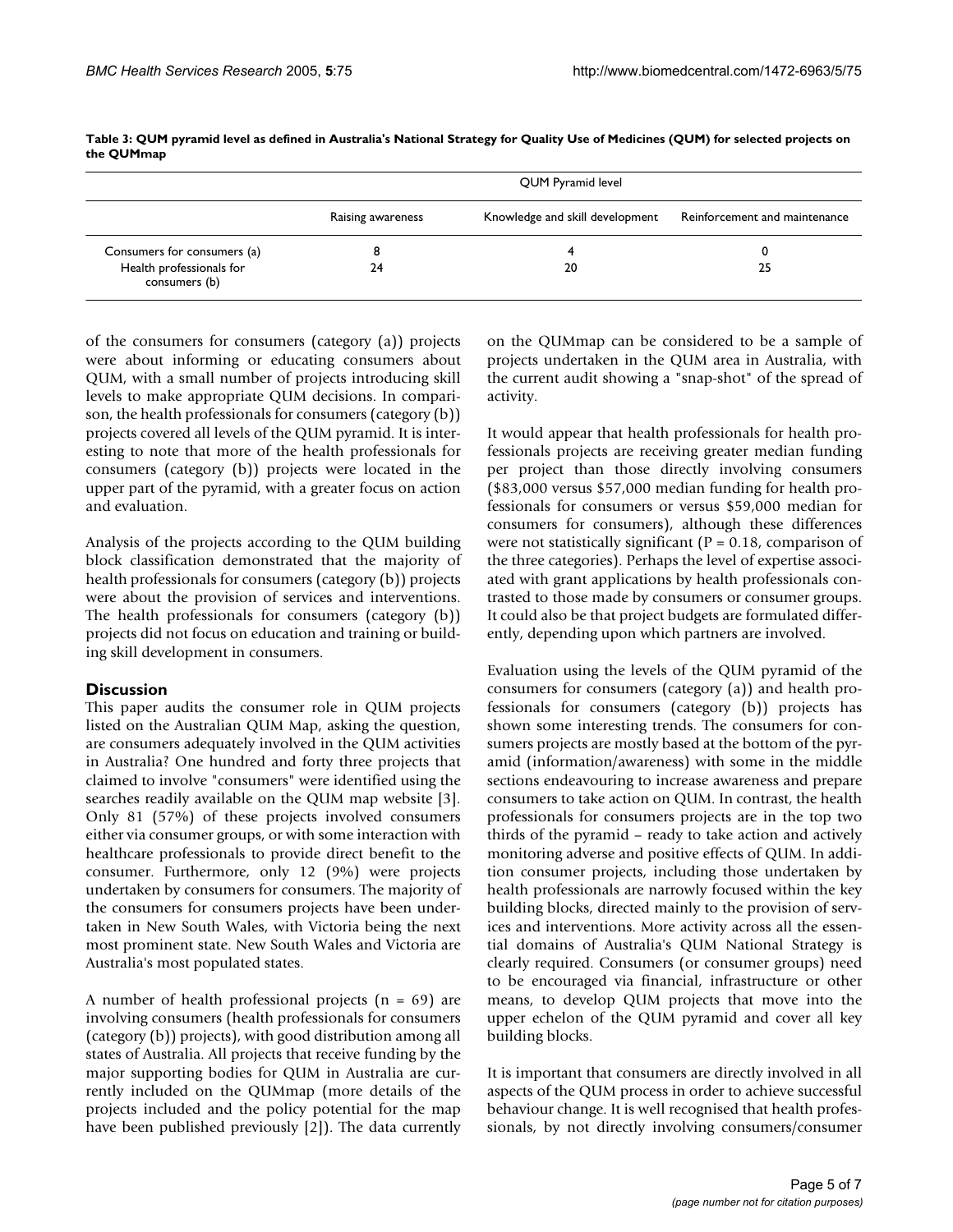groups may be perceived as "paternalistic", the outcome being that consumers are resistant to being peripherally involved in activities or are resistant to changing their use of medicines [18-21]. Indeed, it has been shown that involvement of consumer and community groups early in projects improves uptake by consumers, and this has been demonstrated particularly in projects involving the use of sunscreens, cancer screening programs, smoking cessation programs, and in the treatment of asthma [21-26]. Moreover, we found no projects designed and implemented by consumers for health care professionals.

Although other countries do not have specific QUM strategies or even defined National Medicines Policies including QUM, the messages presented here for Australia can be taken and developed in other health care systems internationally. Increasing consumer led initiatives is important in all countries [15,16]. The projects audited by this study are available for international perusal on the QUMmap and the QUMmap, or a similar database would be a valuable addition to the health services research effort of other countries. Canada has recently developed a similar database [27].

The major limitation of this present audit is that the QUMmap may not capture all QUM research and projects implemented in Australia. However it does include all those that are funded by General Practice Education Programme (GPEP), QUM Evaluation Programme (QUMEP), National Health and Medical Research Council (NHMRC), Pharmacy Government Agreements, the National Prescribing Service (NPS) and the Safety and Quality Council. It has also achieved wide publicity such that many projects are entered by the investigators themselves [2]. Although this website has been advertised widely through academic, professional and other interested bodies, it is possible that some consumer based QUM projects have not been entered on to the database and therefore have not been included in this audit. The significance of the lack of mandatory reporting of QUM projects on the QUMmap has been highlighted previously [1]. Costings were included only for some projects, which limits the interpretation of the findings and statistical analyses of median funding for the different categories of projects. The projects were classified by CK, in consultation with ER and ST as consensus classifications. Although independent ratings and reliability analyses were not conducted, we consider that the classification system was clear and that misclassifications were unlikely.

#### **Conclusion**

This audit of the QUMmap would indicate that consumers as a group are not well represented in QUM research in Australia, with some states having no consumer driven projects on the QUMmap. Healthcare professionals appear to be dominating consumer based research, with only a little over half of these projects actively involving the consumers or directly benefiting consumers. On this basis, consumers (or consumer groups) need to be encouraged via financial, infrastructure or other means, to develop or be directly involved in the QUM projects in all states of Australia. It is likely that similar conclusions could apply to other health care systems internationally.

#### **Competing interests**

The author(s) declare that they have no competing interests.

#### **Authors' contributions**

All four authors participated in the design of the study and assisted in data analysis and writing the manuscript. CK carried out the database searches and the collation of the results. ER and ST initially conceived the study.

#### **Acknowledgements**

The Department of Health and Ageing, Canberra, Australia provided funding for the development and maintenance of the QUMmap.

#### **References**

- 1. Dooley MJ, Lu PL: **Hospital pharmacists fail to record their research in the quality use of medicines mapping project.** *Journal of Pharmacy Practice and Research* 2002, **32:**141-142.
- 2. Roughead EE, Monteith GR, Harvey KJ, Tett SE: **[Evaluating Aus](http://www.ncbi.nlm.nih.gov/entrez/query.fcgi?cmd=Retrieve&db=PubMed&dopt=Abstract&list_uids=11885845)[tralia's National Medicines Policy using geographical map](http://www.ncbi.nlm.nih.gov/entrez/query.fcgi?cmd=Retrieve&db=PubMed&dopt=Abstract&list_uids=11885845)[ping.](http://www.ncbi.nlm.nih.gov/entrez/query.fcgi?cmd=Retrieve&db=PubMed&dopt=Abstract&list_uids=11885845)** *Intern Med J* 2002, **32:**66-71.
- 3. QUMmap: **http://www.qummap.health.gov.au.** .
- 4. World Health Organisation: **How to develop and implement a national drug policy. Second Edition.** Geneva, World Health Organisation; 2001.
- 5. Australian Department of Health and Ageing: **www.nmp.health.gov.au, download available through publications link.** .
- 6. Bochner F, Burgess NG, Martin ED: **[Approaches to rationing](http://www.ncbi.nlm.nih.gov/entrez/query.fcgi?cmd=Retrieve&db=PubMed&dopt=Abstract&list_uids=10163628) [drugs in hospitals. An Australian perspective.](http://www.ncbi.nlm.nih.gov/entrez/query.fcgi?cmd=Retrieve&db=PubMed&dopt=Abstract&list_uids=10163628)** *Pharmacoeconomics* 1996, **10:**467-474.
- 7. Pearce MJ, Begg EJ: **[Encouraging consensus cost effective drug](http://www.ncbi.nlm.nih.gov/entrez/query.fcgi?cmd=Retrieve&db=PubMed&dopt=Abstract&list_uids=9137310) [therapy: five years experience with a hospital drug utilisation](http://www.ncbi.nlm.nih.gov/entrez/query.fcgi?cmd=Retrieve&db=PubMed&dopt=Abstract&list_uids=9137310) [review programme.](http://www.ncbi.nlm.nih.gov/entrez/query.fcgi?cmd=Retrieve&db=PubMed&dopt=Abstract&list_uids=9137310)** *N Z Med J* 1997, **110:**92-95.
- 8. Commonwealth Department of Health and Aging: **The National Strategy for Quality Use of Medicines (Plain English Edition).** First edition. , Commonwealth Department of Health and Aging, Commonwealth of Australia; 2002:1-36.
- 9. Sketris IS, Brown MG, Murphy AL: **[Policy choices for Pharma](http://www.ncbi.nlm.nih.gov/entrez/query.fcgi?cmd=Retrieve&db=PubMed&dopt=Abstract&list_uids=15114068)[care: The need to examine benefit design, medication man](http://www.ncbi.nlm.nih.gov/entrez/query.fcgi?cmd=Retrieve&db=PubMed&dopt=Abstract&list_uids=15114068)**[agement strategies and evaluation.](http://www.ncbi.nlm.nih.gov/entrez/query.fcgi?cmd=Retrieve&db=PubMed&dopt=Abstract&list_uids=15114068) **4:**36-45.
- 10. Romanow RJ: **[Building on values: The future of health care in](http://www.ncbi.nlm.nih.gov/entrez/query.fcgi?cmd=Retrieve&db=PubMed&dopt=Abstract&list_uids=11861605) [Canada.](http://www.ncbi.nlm.nih.gov/entrez/query.fcgi?cmd=Retrieve&db=PubMed&dopt=Abstract&list_uids=11861605)** Ottawa, Canada, Commission on the future of health care in Canada; 2002.
- 11. Donelan K, Blendon RJ, Schoen C, Binns K, Osborn R, Davis K: **[The](http://www.ncbi.nlm.nih.gov/entrez/query.fcgi?cmd=Retrieve&db=PubMed&dopt=Abstract&list_uids=10812802) [elderly in five nations: the importance of universal coverage.](http://www.ncbi.nlm.nih.gov/entrez/query.fcgi?cmd=Retrieve&db=PubMed&dopt=Abstract&list_uids=10812802)** *Health Aff (Millwood)* 2000, **19:**226-235.
- 12. Consumers Health Forum of Australia: **Developing a rational medicinal drug policy for Australia - what does it mean?** *Health Forum* 1988, **4:**13.
- 13. Consumers Health Forum of Australia: **Towards a National Medicinal Drug Policy.** Melbourne, ; 1989.<br>14. NHMRC: http://www.nhmrc.gov.au/pu
- http://www.nhmrc.gov.au/publications/synopses/ **r22syn.htm , accessed 24th Aug 2005.** .
- 15. O'Donnell M, Entwistle V: **[Consumer involvement in research](http://www.ncbi.nlm.nih.gov/entrez/query.fcgi?cmd=Retrieve&db=PubMed&dopt=Abstract&list_uids=15212869) [projects: the activities of research funders.](http://www.ncbi.nlm.nih.gov/entrez/query.fcgi?cmd=Retrieve&db=PubMed&dopt=Abstract&list_uids=15212869)** *Health Policy* 2004, **69:**229-238.